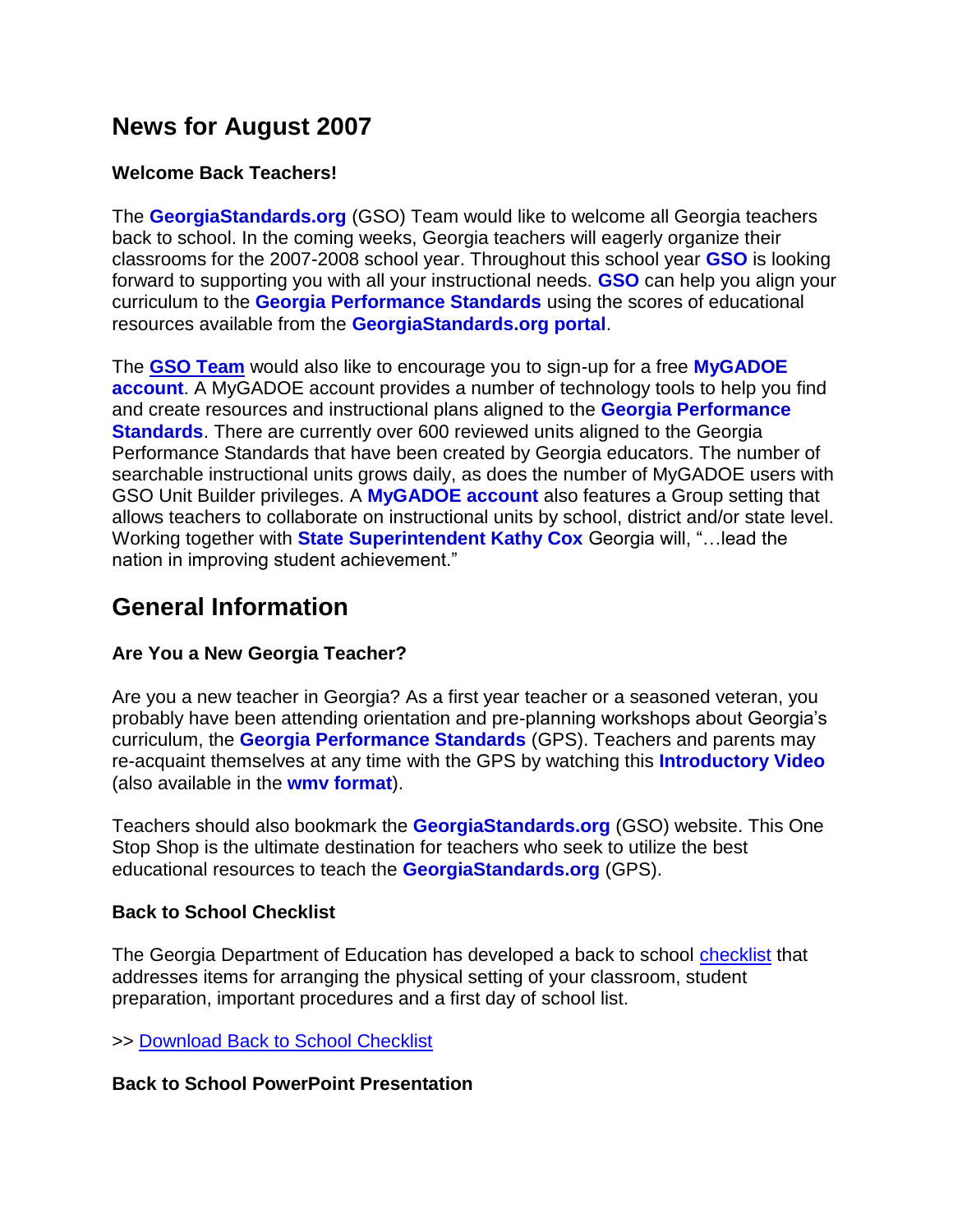Looking for a PowerPoint presentation that you can use for the first day of school? Look no further, the Department of Education offers yet another template with this back to school PowerPoint presentation that is sure to keep your new students paying attention and focused on you. The template can also be used for your Open House.

#### >> [Download Back to School PowerPoint Template](http://www.glc.k12.ga.us/passwd/trc/ttools/attach/bts/btssign.ppt)

#### **Handouts for your Open House**

Soon, grade level open house dates will be announced by your school's administrators and you are already contemplating an open house agenda. Why not print GPS informational brochures for parents? GPS brochures are readily available on the **[GeorgiaStandards.org](http://www.georgiastandards.org/)** website under the Parent Information heading (scroll down just past the middle of the page). In the Parent Information section, brochures can be downloaded for grades K – 8 and Significant Cognitive Disabilities.

## **Graphic Organizers Galore just a click away!**

The use of graphic organizers in classrooms has been **[documented](http://www.indiana.edu/~reading/ieo/bibs/graphsec.html)** to have a positive impact on student learning. Using a graphic organizer to support the delivery of a performance standard can be invaluable to learning. We prominently display a link on GSO titled **[Graphic Organizers](http://www.region15.org/curriculum/graphicorg.html)** located in the Teacher Tools Portlet (on left side). When clicked, the Graphic Organizer link reveals an impressive collection of graphic organizers. Many of the graphic organizers are offered in both English and Spanish versions, and in PDF and Word formats as well. In our reviews, we were impressed by the **[Graphs and Grids](http://www.region15.org/curriculum/gridgraph.doc)** organizer. The Graphs and Grids organizer is an adaptable template for math or science. The Graphs and Grids organizer includes templates ranging from time graphs and pie charts to charting the rate of plant growth. There are dozens more templates available on the **[Region 15 Graphic Organizers site](http://www.region15.org/curriculum/graphicorg.html)**.

## **Academic Templates for 2007 – 2008**

Attention teachers! You may save a tremendous amount of time with the following websites that offer templates that can be downloaded to your computer and then modified for your needs. Need a calendar in Microsoft Word? **[Microsoft Office Online](http://office.microsoft.com/en-us/templates/CT101424881033.aspx)** provides dozens of **[academic year calendars](http://office.microsoft.com/en-us/templates/CT101424881033.aspx)** for the school year. **[Education World](http://www.education-world.com/index.shtml)** offers a remarkable **[list of templates for educators](http://www.education-world.com/tools_templates/index.shtml#icebreakers)**. Some of the categories that stand out are **[assessments](http://www.education-world.com/tools_templates/index.shtml#assessments)**, **[award certificates](http://www.education-world.com/tools_templates/index.shtml#awardCertificates)**, **[back to school](http://www.education-world.com/tools_templates/index.shtml#backToSchool)**, **[bulletin board resources](http://www.education-world.com/tools_templates/index.shtml#bulletin)** and **[ice breakers](http://www.education-world.com/tools_templates/index.shtml#icebreakers)**.

#### **Georgia Read More**

The Georgia Department of Education has implemented a literacy program aimed at third grade called the "**[Georgia Read More](http://public.doe.k12.ga.us/pea_communications.aspx?ViewMode=1&obj=982)**" program. The concentrated efforts of the **[Library Media Services Department](http://www.glc.k12.ga.us/pandp/media/homepg.htm)** have resulted in this award winning **[series](http://public.doe.k12.ga.us/it.aspx?PageReq=ITReadMore)**. This program encourages children to read, parent - child interaction, and promotes literacy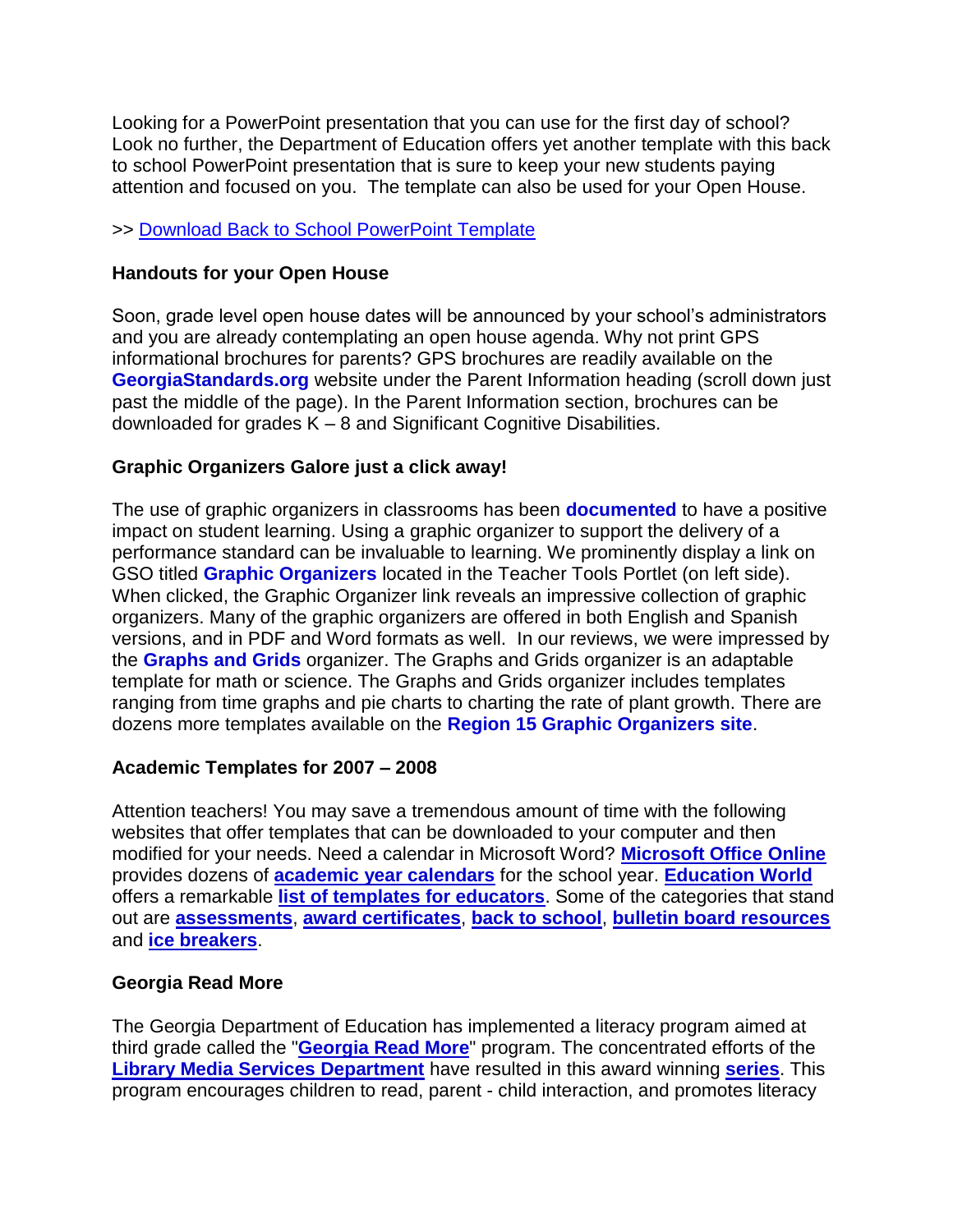and libraries. Simply select from the many videos of dignitaries and celebrities reading a children's book aloud to a group of students. Each video supplies a link to a vocabulary list that accompanies the story. Also included with most books are a Lexile score and links to author websites. This month GSO would like to highlight the book *Princess Penelope* which is read by Kathy Cox, State Superintendent of Georgia Schools. Just under five minutes, the *Princess Penelope* video can be **[viewed](http://public.doe.k12.ga.us/images/kcox1.jpg)** along with the accompanying **[vocabulary list](http://www.glc.k12.ga.us/passwd/trc/ttools/attach/mediapandp/vocab_list/Julius%20vocabulary%20list.pdf)**. Watch additional **[Georgia Read More Program](http://www.gadoe.org/it.aspx?PageReq=ITReadMore)  [Videos](http://www.gadoe.org/it.aspx?PageReq=ITReadMore)**. If you are using the Georgia Read More books in your classroom, why not publish your teaching or learning activity on GSO? The Teaching and Learning templates, available with a GSO login to MyGADOE, are quick and easy to use, and offer an excellent way to share your best practices with other Georgia teachers.

#### **Fernbank Museum Field Trips**

Field trips are already on the minds of many teachers and students for the new school year. The **[Fernbank Museum of Natural History](http://www.fernbankmuseum.org/)** in Atlanta has plenty to offer. Make plans now to visit a special exhibition entitled, **[Frogs: A Chorus of Colors](http://www.fernbank.edu/museum/specialexhibitions/frogs/index.html)**, on view September 19, 2007 through January 2, 2008. This attraction will make your students jump for joy as it will feature more than 100 live frogs from all over the globe!

On the big screen running August 4, 2007 through January 4, 2008, the IMAX Theatre will be showing **[The Alps: Giants of Nature](http://www.fernbank.edu/museum/imaxdetailcomingsoon.aspx?ID=3)**. Also, opening October 6, 2007 will be the National Geographic short feature entitled, **[Sea Monsters: A Prehistoric Adventure](http://www.fernbank.edu/museum/imaxdetailcomingsoon.aspx?ID=4)** which allows viewers to join a team of paleontologists to solve an 82 million year old mystery (view the **[short feature](http://www.nationalgeographic.com/giantscreenfilms/av/seamonster_featurette.asx)** and **[trailer](http://www.nationalgeographic.com/giantscreenfilms/av/seamonsters_trailer.asx)**).

If that isn't enough, Prehistoric Animal Adventure is a new school program developed for pre-K through grades 2. Youngsters get a peek of what the earth looked like during the dinosaur days. Grades 3 through 8 can discover Georgia's Natural Regions through discussion, demonstration and live animal presentations. For more information send an email to **[justforeducators@fernbank.edu](mailto:justforeducators@fernbank.edu)** or call 404-929-6306.

#### **GPB Programming in August 2007**

**[Georgia Public Broadcasting](http://www.gpb.org/public/)** (GPB) has many series that it showcases each month. K-5 teachers and art special teachers are in for a treat this month. **[Arts in Every](http://www.gpb.org/public/education/pipeline.jsp?issueid=177&artid=864)  [Classroom: A Workshop for Elementary School Teachers](http://www.gpb.org/public/education/pipeline.jsp?issueid=177&artid=864)** will air throughout the month. This video workshop includes eight one-hour programs that present fresh ideas about working with the arts for elementary school classroom and art classes. These programs provide a glimpse of educators working together on curriculum and students interacting with the same content. For air dates and times for Arts in Every Classroom, check the **[GPB Education Schedule](http://www.gpb.org/public/education/schedule.jsp?f=program&d=ARE)**.

#### **Plains, Peanuts and President Postcard Contest**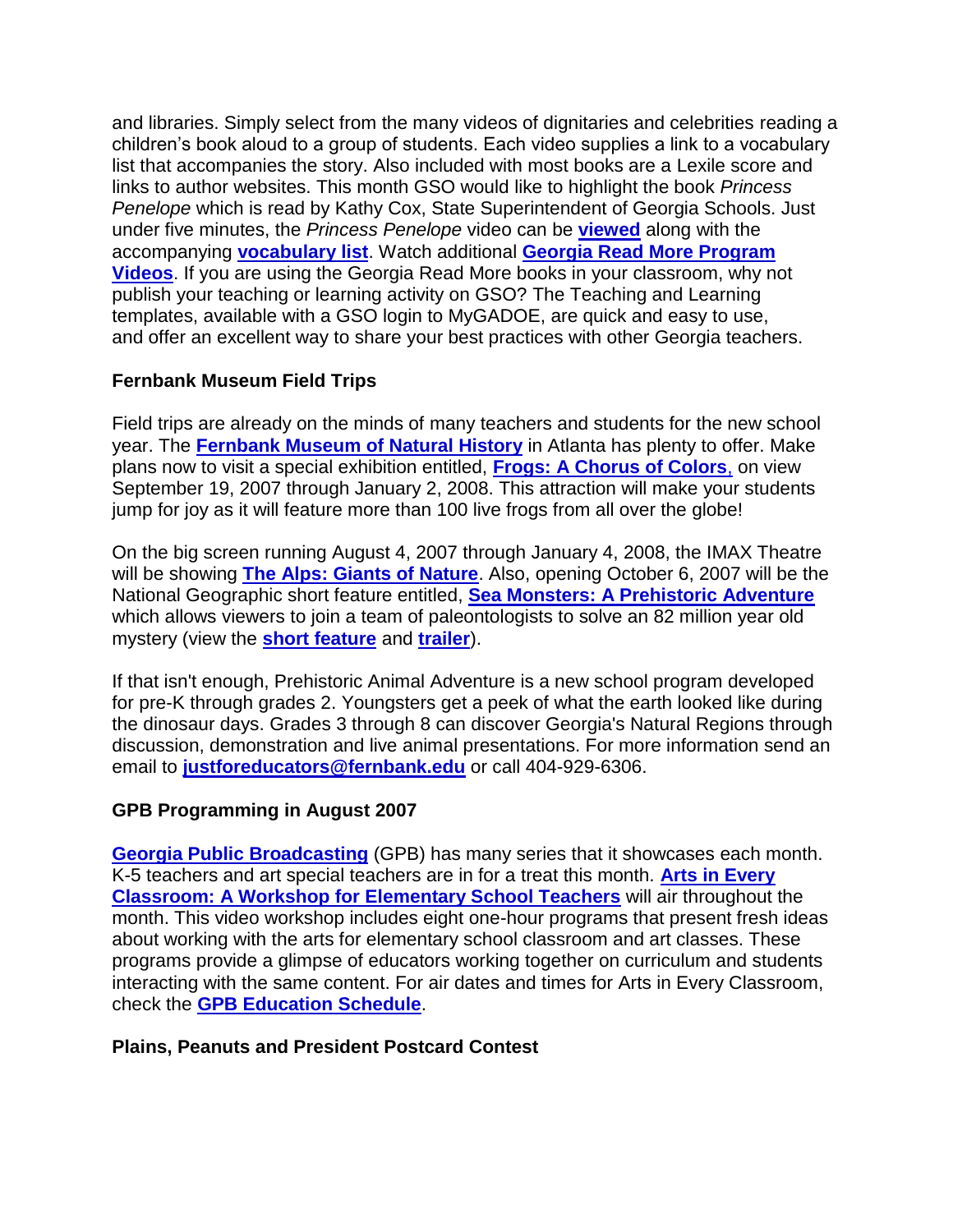The [Jimmy Carter NHS Education Program](http://jimmycarter.info/) and [The Peanut Institute](http://www.peanut-institute.org/) are excited to announce their annual postcard contest. Students in grades K-12 are invited to compete in this year's theme of Plains, Peanuts and a President. It's really simple, students work on a white 3 X 5 or 4 X 6 sheet of paper or index card. Directions, judging criteria, rewards and where to mail entries are included in this [PDF.](http://www.glc.k12.ga.us/news/GLC%20News_files/2007-Jimmy-Carter-post-card-contest.pdf) Entries must be postmarked by September 10, 2007 and teachers of winning entries will be contacted on September 17. You can view all the winners from the last couple of years on the Jimmy Carter [In the Spotlight webpage.](http://jimmycarter.info/spotlight_1.html)

# **Continuing Education**

## **Online GALILEO Courses being Offered**

Many new EBSCO resources were added to GALILEO menus recently. To help library staff in K-12 get acclimated, an online training series is scheduled. Overview sessions cover the new resources as well as providing a look at new features in the EBSCOhost interface. The K-12 session will concentrate on those resources specifically geared to students and may be of interest to public library staff and K-12 media specialists. The training is free and open to staff in all GALILEO libraries. Registration and more information on each of the sessions is available at **<http://www.usg.edu/oiit/training/>**. If you have any questions or need more information, please use GALILEO's Contact Us feature or contact OIIT Customer Services at **<mailto:helpdesk@usg.edu>**.

## **Language Arts Annenberg Online Video Series - Grades 6-12**

On [GeorgiaStandards.org](http://www.georgiastandards.org/) there is a commonly used Portlet by GSO visitors titled Top Picks. The first link goes to the [Annenberg website,](http://www.learner.org/index.html) which is known for coordinating materials and video resources for the professional development of K-12 teachers. Currently there is an outstanding video workshop series that is available to middle and high school Language Arts teachers. The workshop, *[In Search of the Novel](http://www.learner.org/resources/series111.html)*, covers [10](http://www.learner.org/catalog/extras/snnovelists.html)  [popular books](http://www.learner.org/catalog/extras/snnovelists.html) that include commentary on how to make the most of novels in the classroom. Worth mentioning are some of the authors that are covered in this workshop, which are Orson Scott Card, Horton Foote, Ernest Gaines, Arthur Golden, Daniel Keyes, Katherine Paterson, J. K. Rowling, and Leslie Marmon Silko. The web videos require that you [sign-up](http://www.learner.org/vod/login.html?pid=1297) for a free Media account and by doing so you can view Video on Demand (VOD) and download support materials for Annenberg courses. During your visit to the Annenberg site, you probably want to [browse the other programs](http://www.learner.org/resources/browse.html) that are available to you through VOD. PLU credit may apply, contact your school district for more information.

## **Michael C. Carlos Museum's Workshops are Aligned with GPS**

The [Michael C. Carlos Museum](http://carlos.emory.edu/) of Emory University has [workshops](http://carlos.emory.edu/INFORMATION/teacher-workshops.html) for teachers that are aligned with the Georgia Performance Standards. For more information or to register for a teacher workshop contact Julie Green through [email](mailto:jgree09@emory.edu) or by phone at 404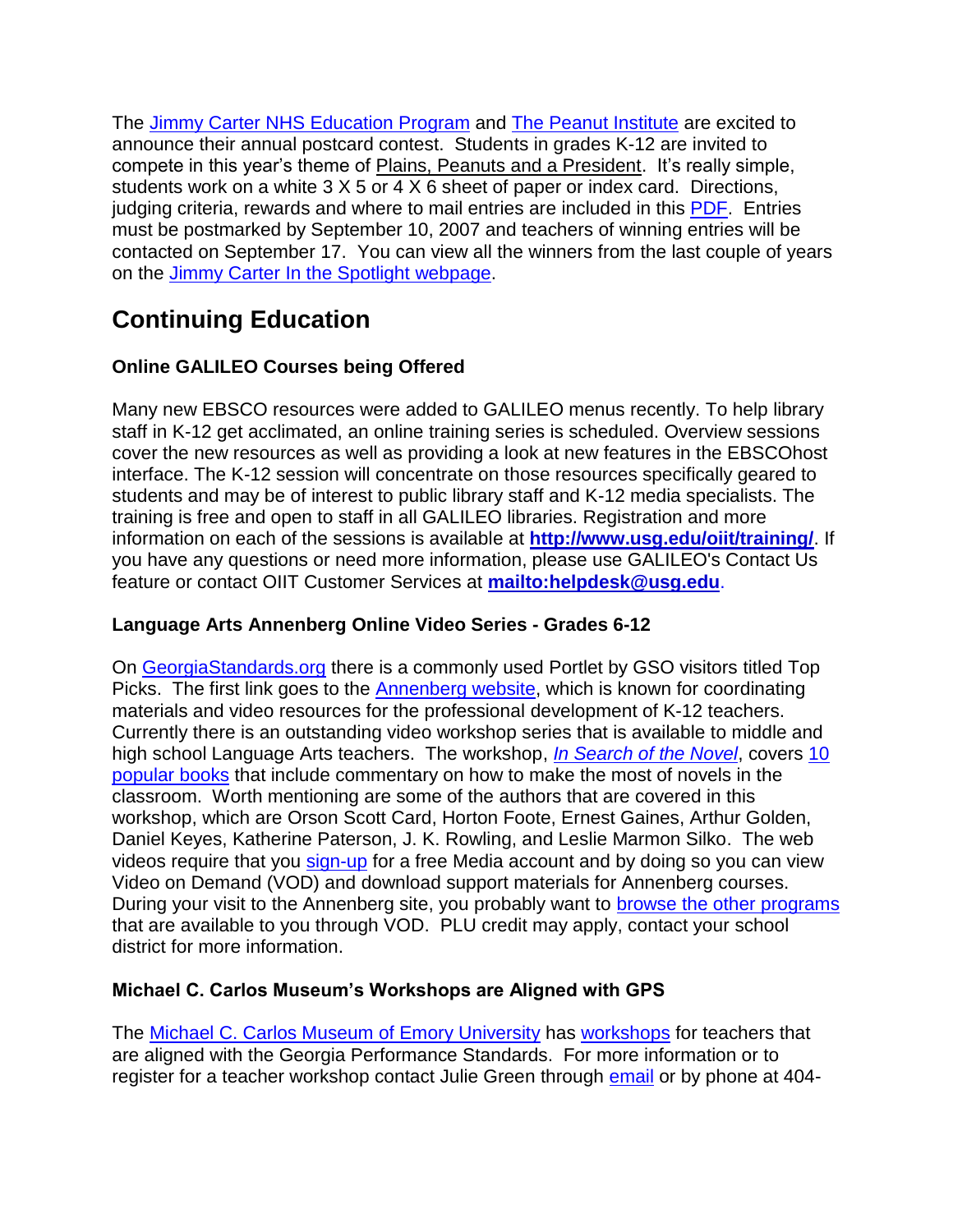727-2363. The 2007-2008 workshops series begin in early October 2007 and go to April 2008.

# **Celebrating August**

## **Ideas for Back to School Activities**

Ringing bells, shuffling feet in hallways and the pecking noises of computer keyboards are all sounds indicating that school is back in full-swing. As a teacher, you may be in need of some ice breakers or ideas for back to school activities. Here is a **[mural](http://www.eduplace.com/activity/k_1_act1.html)  [activity](http://www.eduplace.com/activity/k_1_act1.html)** that will get kindergartners learning names and faces of their fellow classmates. This **[name game](http://www.teachers.net/lessons/posts/600.html)** can be introduced to K-2 students. In another **["getting to know you"](http://www.col-ed.org/cur/misc/misc22.txt)  [activity](http://www.col-ed.org/cur/misc/misc22.txt)**, teachers in grades 1-6 can utilize this by pairing students with partners and having them interview each other about their summer. Print and distribute these photographs (**[photo 1](http://www.archives.gov/research/american-west/images/181.jpg)**, **[photo 2](http://www.town.groton.ct.us/history/digitized/standard/barbarajonesalling.jpg)**, **[photo 3](http://www.pbs.org/kcet/publicschool/photo_gallery/photo4.html)**) of old schoolhouses to students and have them write a narrative describing the first day of school in that time period. For more ideas, teachers can visit the **[Back to School activities page](http://www.eduplace.com/monthlytheme/august/school_activities.html)** on **[eduplace.com](http://www.eduplace.com/)**.

## **August in Georgia History**

Georgia, the fourth state, is a state full of history and diversity in an ongoing story. A great way to share Georgia's rich legacy with your students is by using **[The New](http://www.georgiaencyclopedia.org/)  [Georgia Encyclopedia](http://www.georgiaencyclopedia.org/)** (NGE). According to NGE's **[about page](http://www.georgiaencyclopedia.org/nge/about/Index.jsp)**, "on this site you will find articles and images on every aspect of Georgia as well as convenient links to a multitude of other Web sites related to the history, culture, and life of the state." Teachers can discuss many events that occurred in **[Georgia during the month of](http://www.georgiaencyclopedia.org/nge/Feature.jsp?id=s-60)  [August](http://www.georgiaencyclopedia.org/nge/Feature.jsp?id=s-60)**. For instance, did you know gold was discovered in north Georgia in the month of August in 1829? This month also marks the time when the Trust Company of Georgia bought controlling interests in Coca-Cola for \$25 million. Also in August at age 18 baseball legend Ty Cobb swung the bat in the big leagues for the first time over a century ago. Last but not least, on August 6, 1972 baseball hall-of-famer, Hank "The Hammer" Aaron entered the record books for most home runs by a player for a single franchise (661). Brush up on all these Georgia facts and more on the **[August in](http://www.georgiaencyclopedia.org/nge/Feature.jsp?id=s-60)  [Georgia History](http://www.georgiaencyclopedia.org/nge/Feature.jsp?id=s-60)** page on **[The New Georgia Encyclopedia](http://www.georgiaencyclopedia.org/)**. The NGE link is also available on the **[GeorgiaStandards.org](http://www.georgiastandards.org/)** portal on the right side of the page under Top Picks.

## **August Calendar of Holidays and Special Events**

A **[comprehensive calendar](http://edsitement.neh.gov/calendar.asp?date=8/1/2007)** of subject areas that includes Art & Culture, Literature & Language Arts, Foreign Language and History & Social Studies for August has been assembled by **[EDSITEment](http://edsitement.neh.gov/)**. This website is based on a partnership between the National Endowment for the Humanities, Verizon Foundation and the National Trust for the Humanities. The calendar references every day in **[August](http://edsitement.neh.gov/calendar.asp?date=8/1/2007)** and many of the days list multiple entries.